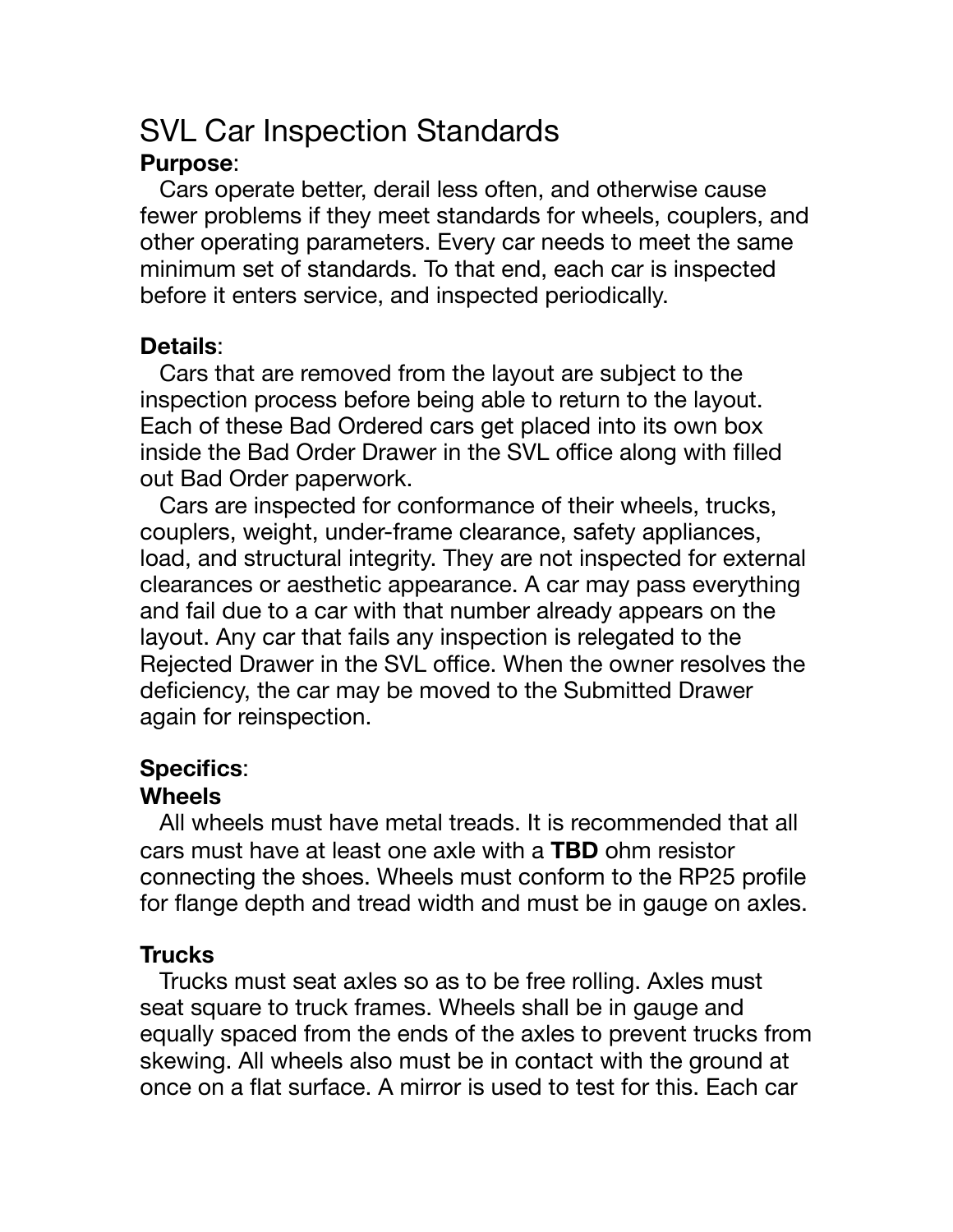must roll freely when placed on a 2 % grade. Trucks must be configured so as to support a '3 point suspension'.

 The "3 point suspension" is having one truck attached loosely and one truck attached snugly. The loose truck allows the car to accommodate irregularities in the track work, while the snug truck keep the car from wobbling. Please note that all cleaning cars and lit cars are exempt from the 2 % roll test.

#### **Couplers**

 Operational couplers must be compatible with each other. Commonly referred to Kadee-style coupler. Couplers must be at the proper height to match the Kadee coupler height gauge and must be properly configured for automatic decoupling. (Coupler 'hoses' must clear the bottom of the Kadee coupler gauge, as described in the Kadee literature.) Couplers must move freely, and center properly and automatically. Please note that nonoperational couplers are allowed in unit trains. They need to be compatible with themselves in height connections and do not require to be configured for automatic decoupling. Unit trains still require operational couplers on the ends if locomotives are not a permanent part of the unit train.

#### **Weight**

 Cars must comply with the NMRA recommended practice of weighing approximately 28gm plus 6gm per cm of length. The car inspector has a precise table of the range of weights allowable for cars of given scale lengths.

 All cars must meet or exceed the minimum weight for a given length. Cars exceeding the maximum weight are not as critical. The car inspector has discretion to allow a waiver for overweight cars if the weight cannot be reduced without damaging the car or underweight cars if the center of gravity is low enough. Examples for each are Auto-Max carriers and well cars respectively.

#### **Under-frame clearance**

 Cars must comply with the NMRA recommended practice that no equipment between the wheels hangs below rail height.